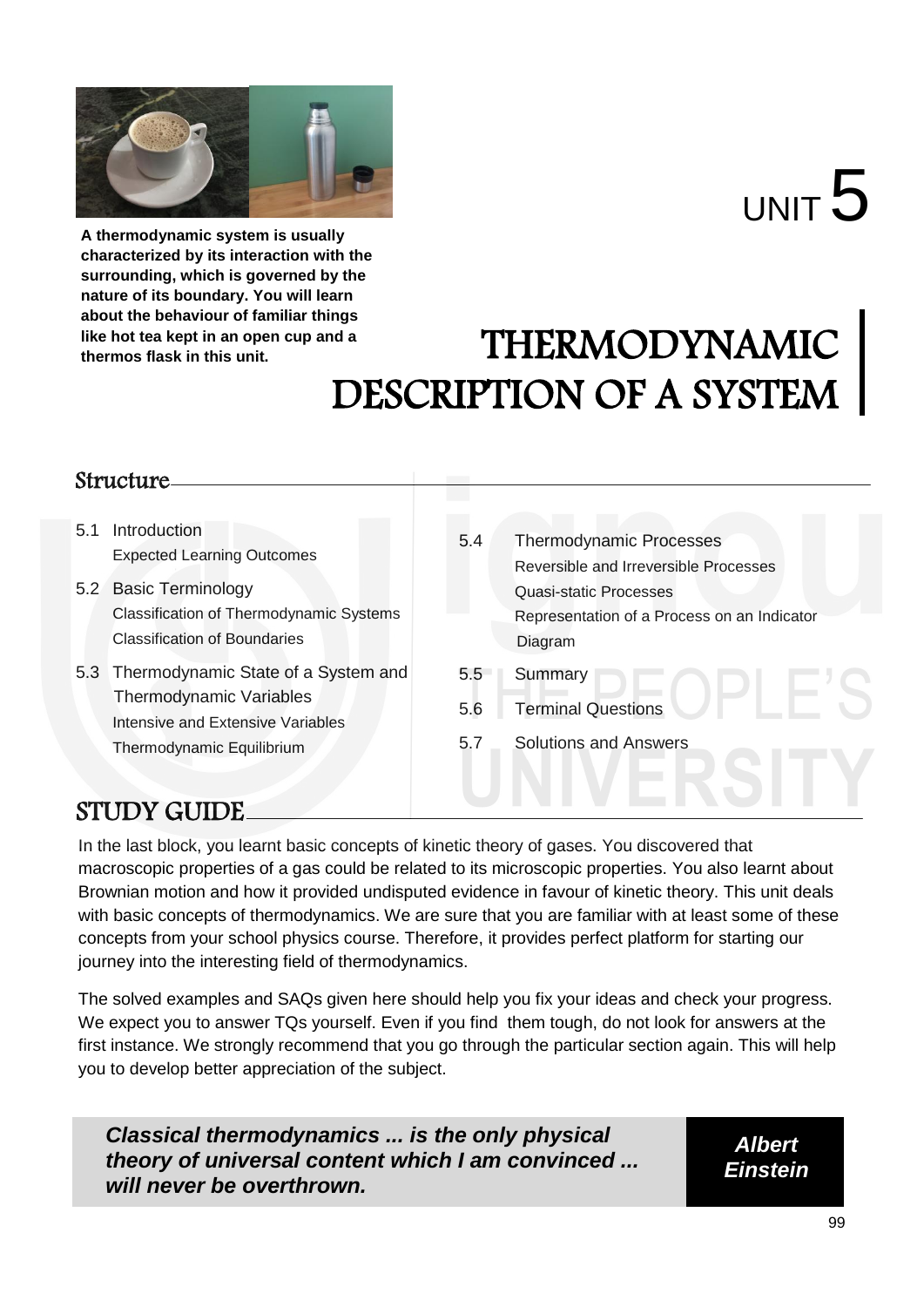## **5.1 INTRODUCTION**

There may have been some occasions for you to use a bicycle pump to inflate a tyre. Did you feel that the pump get hot? In winter, when we rub our palms together, we get a sensation of warmth. In these examples, the heating is not caused in the conventional way by a flame or something hot underneath the pump or the palm. The heat arises due to motion, i.e. the mechanical work done in compressing the gas inside the pump or forcing the palms to move against friction. These examples suggest a connection between mechanical and thermal effects. The study of the relationship between mechanical and thermal energies constitutes the subject of thermodynamics.

We begin our journey by discussing what we understand by a thermodynamic system enclosed by an arbitrary surface called boundary. Classification of systems and boundaries is also discussed in Sec. 5.2. This is followed by a discussion of thermodynamic state of a system, thermodynamic variables – intensive and extensive – and thermodynamic equilibrium in Sec. 5.3. A discussion of thermodynamic processes forms the subject matter of Sec. 5.4. We have introduced the concepts of reversible and quasi-static processes. This is followed by representation of a process – isothermal, isobaric, isochoric, cyclic and adiabatic – on an indicator diagram. This information will be used in the study of heat engines based on Carnot cycle.

## Expected Learning Outcomes

After studying this unit, you should be able to:

- identify thermodynamic systems with their surroundings and boundaries;
- $\div$  explain the term thermodynamic variable and identify the variables characterising different thermodynamic systems;
- $\div$  explain thermodynamic equilibrium;
- $\div$  distinguish between a reversible and an irreversible process;
- describe the character of a quasi-static process; and
- \* depict different types of thermodynamic processes diagrammatically.

## **5.2 BASIC TERMINOLOGY**

While beginning our journey in the study of thermodynamics, we focus our attention on a certain quantity of matter or a definite region of space, which is considered to be distinct and separated from everything else that can influence it. We refer to it as a **thermodynamic system**. Every such system is enclosed by a surface, either real or imaginary, which is called its **boundary**. The boundary may be at rest or in motion and it may or may not change its shape. The region of space and everything else that lies outside the boundary constitute its **surroundings**. These are illustrated schematically in Fig. 5.1. In thermodynamics, we consider only that portion of the surroundings as effective, which can influence the system.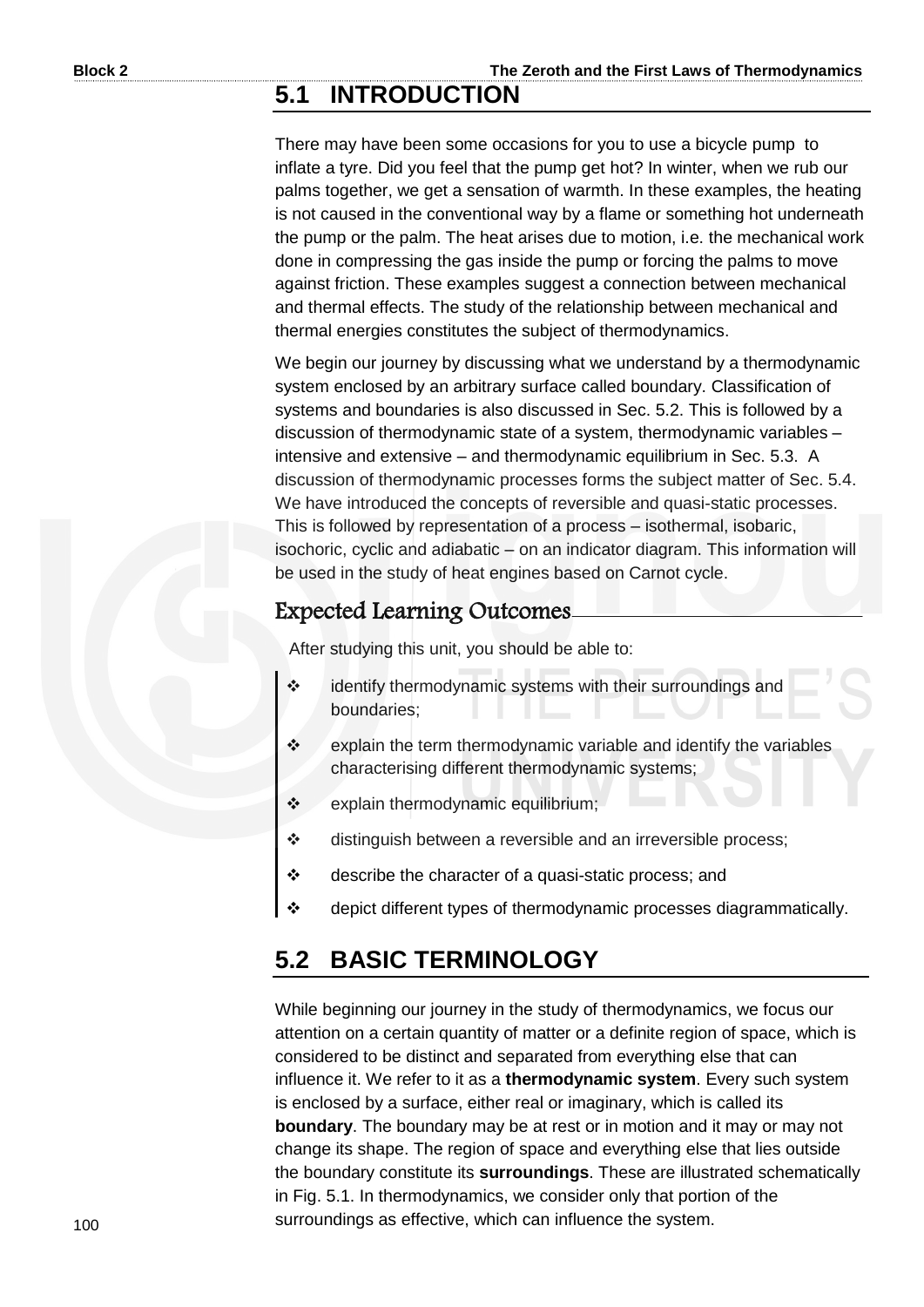

**Fig. 5.1: a) General depiction of a system and boundaries; b) an apple as a system; c) compressed gas in a cylinder.**

Any study of thermodynamics begins with the identification of a system, its boundary and surroundings (Fig. 5.1a). Let us consider some specific examples of systems with different kinds of boundaries.

If we consider apple as a thermodynamic system (Fig. 5.1b), the boundary is real and fixed. Everything outside the skin of the apple constitutes the surroundings. For the system of a compressed gas (Fig. 5.1c) in a cylinder fitted with a piston, the boundary is real but movable since the piston, which is a part of the boundary, can be moved in or out. Everything outside the boundary of the gas constitutes its surroundings.

A system may be simple, such as water in a vessel or complex, like a dry cell which has zinc and carbon electrodes, electrolyte etc. A system may be completely uniform with respect to its chemical composition and physical conditions. Then it is said to be **homogeneous.** However, an inhomogeneous system is called **heterogeneous.** Air in a cylinder or in a rubber balloon is a uniform mixture of gases like  $N_2$ ,  $O_2$  and  $CO_2$ . It, therefore, makes up a homogeneous system. On the other hand, ice and water in a beaker constitute a heterogeneous system.

Thermodynamic systems can also be classified from the point of view of their interactions with the surroundings. In fact, interacting systems are of greater interest in thermodynamics. Let us learn to classify systems according to the nature of interaction.

## **5.2.1 Classification of Thermodynamic Systems**

**Closed system:** A system is said to be closed if it exchanges energy with the surroundings but the mass remains unchanged. In other words, no mass can cross the boundary of a closed system but its volume may change. For example, the gas in a conducting cylinder fitted with an air-tight piston is an example of a closed system (Fig. 5.1c). In this case, no mass crosses the boundary. However, the movement of piston can change the volume of the gas. You may note that the piston and cylinder walls are conducting and energy may cross the boundary. That is, *in a closed system, there is exchange of energy but not of matter (mass)*. Mathematically, we can write

 $\Delta E \neq 0$ ,  $\Delta V \neq 0$ ,  $\Delta m = 0$ 

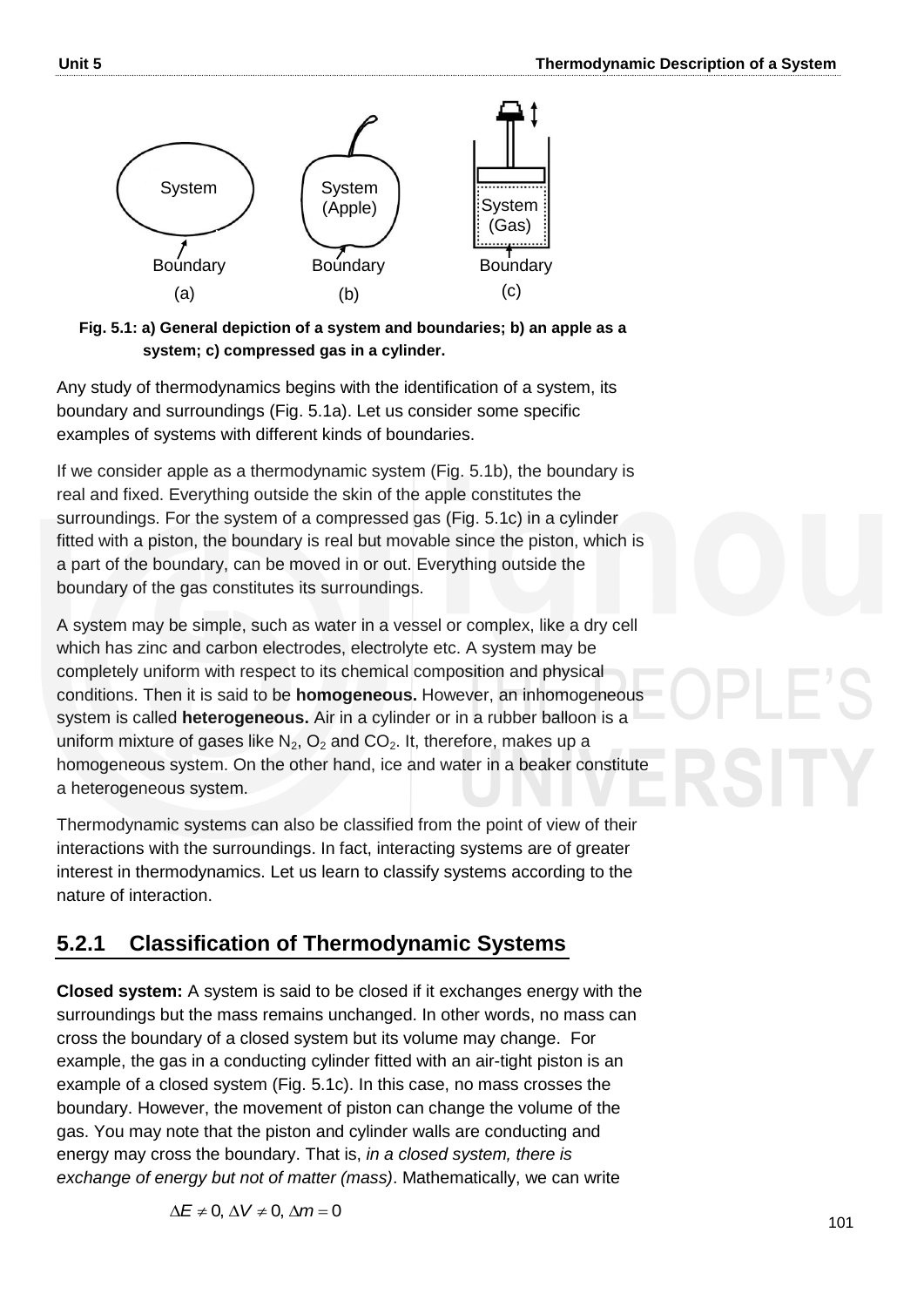#### **Block 2 The Zeroth and the First Laws of Thermodynamics**

**Open system:** A system is said to be open if it exchanges mass as well as energy with the surroundings. However, an open system has a fixed volume, known as the **control volume.** An electrically operated water heater used in bathroom is a familiar example of an open system. The water in its tank is heated in order to get a steady supply of hot water. The hot water flowing out of the tank is replaced by cold water flowing in. In this case, it is not convenient to choose a given mass of water as our system. Instead we direct our attention on the volume formed by the inner surface of the tank. Since water is flowing in and out across the boundary, the geyser is an open system. This is depicted in Fig. 5.2. Mathematically, we can write

$$
\Delta E \neq 0, \, \Delta V = 0, \, \Delta m \neq 0
$$

Can you name another physical open system?



**Fig. 5.2: Electrically operated water heater: An open system.**

**Isolated system:** A system for which there is no exchange of energy or mass with the surroundings is said to be isolated. The content of an ideally sealed thermos-flask is an example of such a system. Mathematically, we can express it as

$$
\Delta E = 0, \, \Delta V = 0, \, \Delta m = 0
$$

It may be mentioned here that open systems find greater applications in practice.

While learning classification of systems, you must have realised that the characteristics of the boundary play an important role in determining the nature of the system. We now discuss different types of boundaries.

## **5.2.2 Classification of Boundaries**

(i) **Diathermal Boundary:** If a boundary allows exchange of energy through it between the system and its surroundings, we say that the boundary is diathermal or thermally conducting. Note that such a boundary puts the system in thermal contact with the surroundings. A metallic (tea) pot provides a diathermal boundary to its contents.

Mathematically we can represent closed, open and isolated systems, respectively, as

 $\Delta E \neq 0$ ,  $\Delta V \neq 0$ ,  $\Delta m = 0$  $\Delta E \neq 0$ ,  $\Delta m \neq 0$ ,  $\Delta V = 0$ 

 $\Delta E = 0$ ,  $\Delta m = 0$ ,  $\Delta V = 0$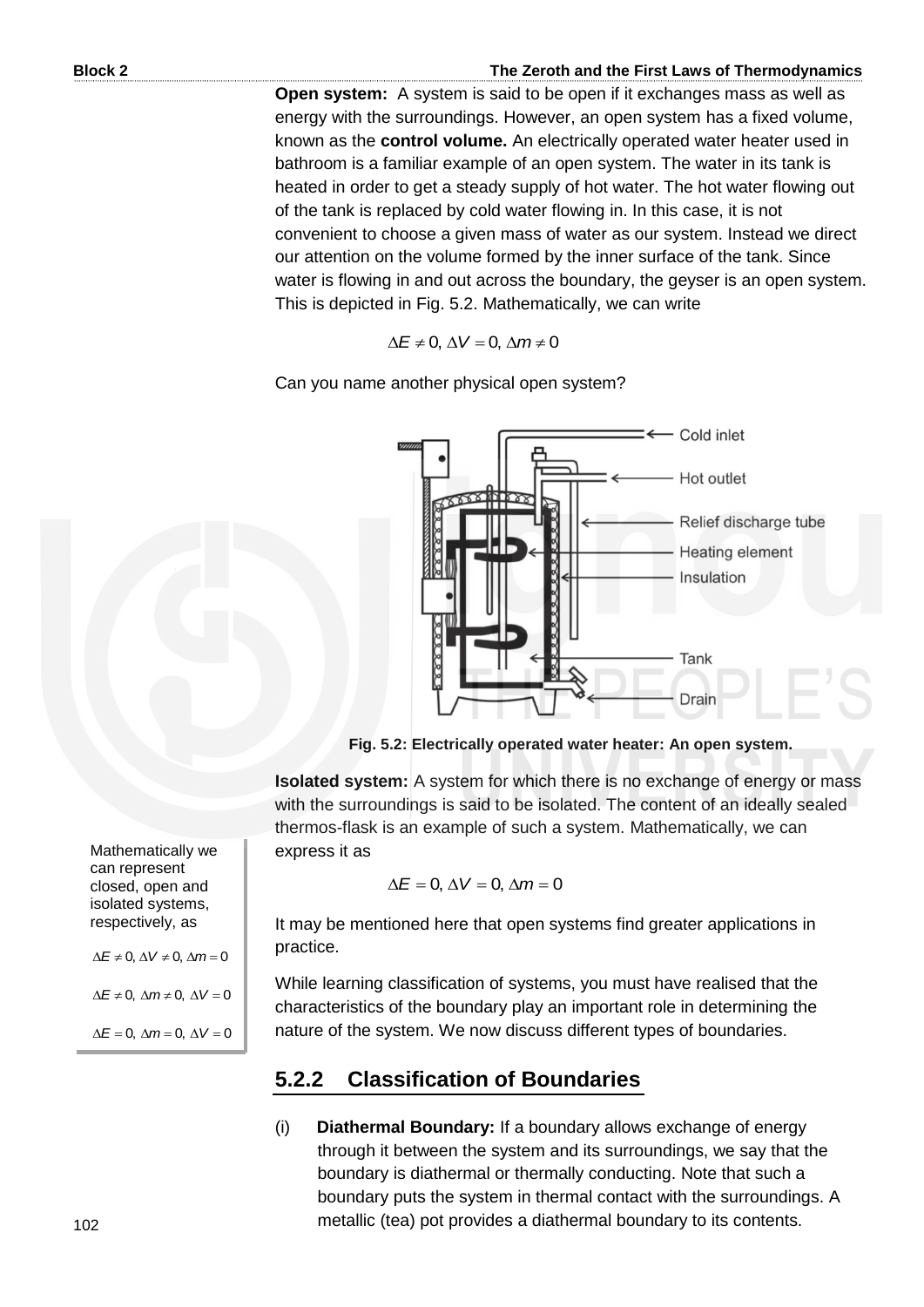- (ii) **Adiabatic Boundary:** If a boundary does not allow any heat to flow across it, we call it an adiabatic boundary. An adiabatic boundary isolates the system thermally from its surroundings. The wall of an ideal thermos flask is adiabatic and a filled thermos flask with tight lid is a thermally isolated system.
- (iii) **Rigid boundary:** If a boundary is such that it cannot be moved, even with large external mechanical force, it is said to be rigid. A system having a rigid boundary cannot be compressed or expanded. The surface of a spherical ball of steel, as used in 'shot put', is the closest approximation to a rigid boundary.
- (iv) **Permeable Boundary:** If a boundary allows matter to flow through it, we call it permeable.
- (v) **Semi-permeable Boundary:** If a boundary permits some constituents of the system to pass through selectively, it is called semi-permeable. Hot quartz is an excellent example of semi-permeable boundary; it allows only helium to pass through. In RO systems used for water purification, semi-permeable membranes are used to filter out impurities.

Now you may like to answer an SAQ to assess your understanding.

## *SAQ 1* –**System and boundaries**

- a) Cite one example (different from what is given in the text) each of a system with (i) a real fixed boundary and (ii) a real moving boundary.
- b) Hot water flows into the radiator of a car and flows out after cooling by radiation of heat. Should it be called an open or a closed system?
- c) A bottle of water at room temperature is cooled by putting it in the refrigerator. Would you call the bottle and water an open or a closed system?
- d) State the nature of a system (i.e. open, closed or isolated) enclosed by a (i) diathermal boundary and (ii) permeable boundary.

We hope that you now understand what we mean by a system and its surroundings. For a particular problem, these must be properly defined and the boundary must fulfil the conditions imposed. To illustrate this statement, suppose you want to assess the performance of a refrigerator kept in your dining room. Here the refrigerator along with its contents forms the system. Its walls define its boundary and the room in which it is placed constitutes its surroundings. But if we consider an air-conditioner installed in the same room, the room itself becomes the system, its walls, roof, floor, doors and windows constitute the boundary and its neighbouring rooms, corridor etc. become its surroundings.

Before proceeding further, we recapitulate the important terms and their definitions.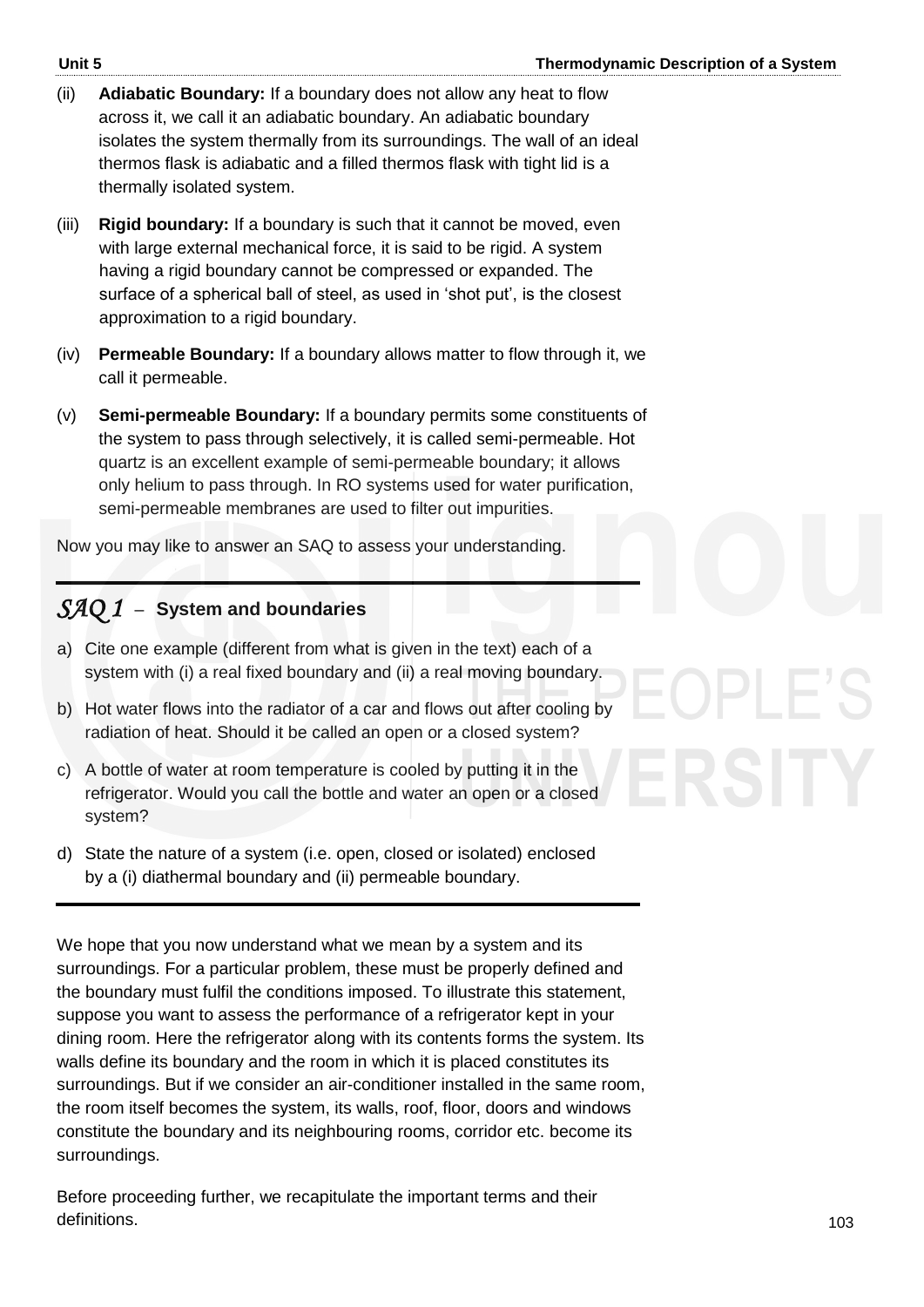```
Recap
```
#### **BASIC TERMINOLOGY**

- **A thermodynamic system is a certain quantity of matter or a definite region of space, which is distinct from everything else that can influence it.**
- **The surface surrounding a thermodynamic system is called its boundary.**
- **Thermodynamic systems can be categorized as closed, open or isolated.**
- **The boundaries are classified as diathermal, adiabatic, rigid, permeable and semi-permeable.**

Once we select a thermodynamic system for study, we have to describe it precisely. This has analogy in mechanics, where we define the position and velocity of a particle in order to describe its motion, i.e. mechanical state of the particle. Likewise, we should know how to define thermodynamic states of different systems. This is the subject of discussion of the following section.

## **5.3 THERMODYNAMIC STATE OF A SYSTEM AND THERMODYNAMIC VARIABLES**

In thermodynamics, a system is described by specifying its physical properties such as pressure, volume, temperature, mass, density etc. From Block 1, you may recall that a gas is characterised by its temperature, pressure and volume. These variables can be used to define its state. The state of a stretched wire is specified by its length and tension in it. These are called **thermodynamic variables.** The value of any property defining a system depends on its condition at the instant that property is measured. For example, the pressure and volume of a gas kept in a cylinder have fixed but different values in the two conditions shown in Fig. 5.3a and 5.3b. So we can say that the state of a system means specifying those properties of the system which uniquely define it at a particular instant.



**Fig. 5.3: Different states of a gaseous system are characterised by different values of pressure and volume.**

We know that the pressure exerted by a gas is related to the average rate of change of momentum due to the collisions of gas molecules on a unit area of the walls of its container. Higher the rate of change of momentum, higher will be the pressure. Similarly, the temperature of a gas can be related to the average kinetic energy of its molecules. This means that the system can also be described in terms of the properties of the atoms and molecules that constitute the system. These are referred to as **microscopic properties**  and are not directly perceptible.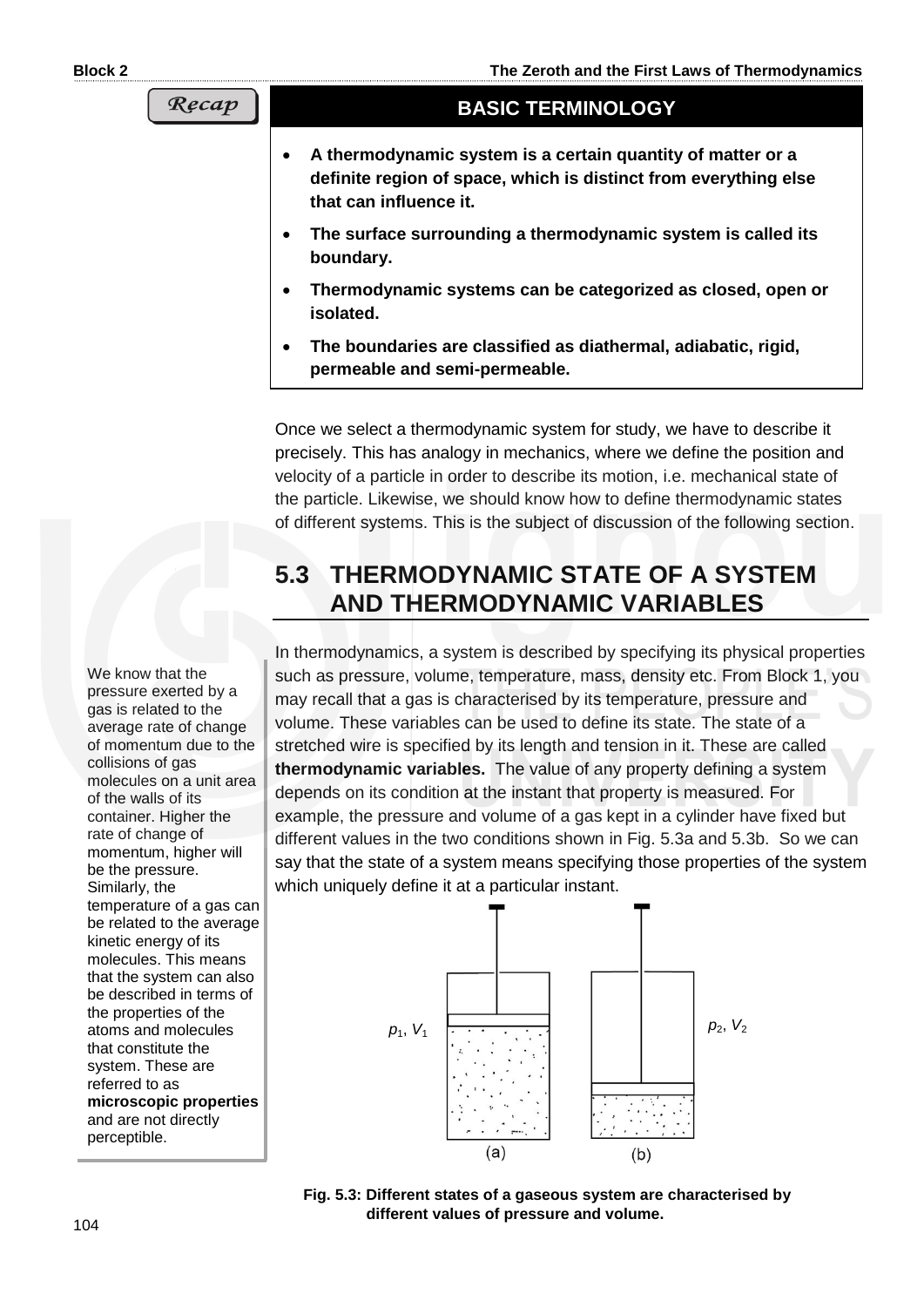You must have realised that the pressure and temperature can be perceived. As such, these properties represent gross characteristics of the system and are called **macroscopic properties.** 

## **5.3.1 Intensive and Extensive Variables**

Refer to system *A* shown in Fig. 5.4. Suppose it is divided in two parts *A*1 and *A*2, each having same mass. If you measure the temperature of *A* and then of *A*<sup>1</sup> and *A*2, you will find that its value is the same in all three cases. But the volumes of  $A_1$  and  $A_2$  are different from that of  $A$ . Variables whose value does not change when the system is subdivided or multiplied in size are called **intensive** and variables whose values change are said to be **extensive.** For a gaseous system, pressure, and temperature are intensive while mass and volume are extensive. The intensive variables are independent of **mass** whereas the extensive variables are dependent on mass. The intensive and extensive variables describing different systems are listed in Table 5.1.



**Fig.5.4: Intensive and extensive variables.**

| Table 5.1 : intensive and Extensive Variables for Typical Thermodynamic |  |
|-------------------------------------------------------------------------|--|
| <b>Systems</b>                                                          |  |

| <b>Thermodynamic System</b> | <b>Intensive Variables</b>   | <b>Extensive Variables</b>       |
|-----------------------------|------------------------------|----------------------------------|
| Gas in a cylinder           | Pressure $(p)$               | Mass $(m)$                       |
|                             | Temperature (T)              | Volume (V)                       |
|                             | Density $(\rho)$             |                                  |
| Paramagnetic solid          | Flux density $(B)$           | Intensity of magnetisation $(M)$ |
| Stretched wire              | Tension $(F)$                | Length $(L)$                     |
| Surface film                | Surface Tension ( $\sigma$ ) | Area $(A)$                       |
| Electric Cell               | $emf(\varepsilon)$           | Charge $(q)$                     |

We would now like you to answer an SAQ.

## *SAQ 2* –**Thermodynamic variables**

- a) 'If *f* and *g* are two extensive variables, *f* / *g* is intensive'. Justify this statement with the help of an example.
- b) List the thermodynamic variables required for specifying the following systems (i) Air inside a bicycle pump, and (ii) A dielectric substance placed in an electric field.

## **5.3.2 Thermodynamic Equilibrium**

The state of a system may be completely specified even from a knowledge of some of its properties. It implies that we can use known properties to determine the unknown properties. For example, suppose we know the values of pressure (*p*), volume (*V*) and the number of moles (*n*) of an ideal gas.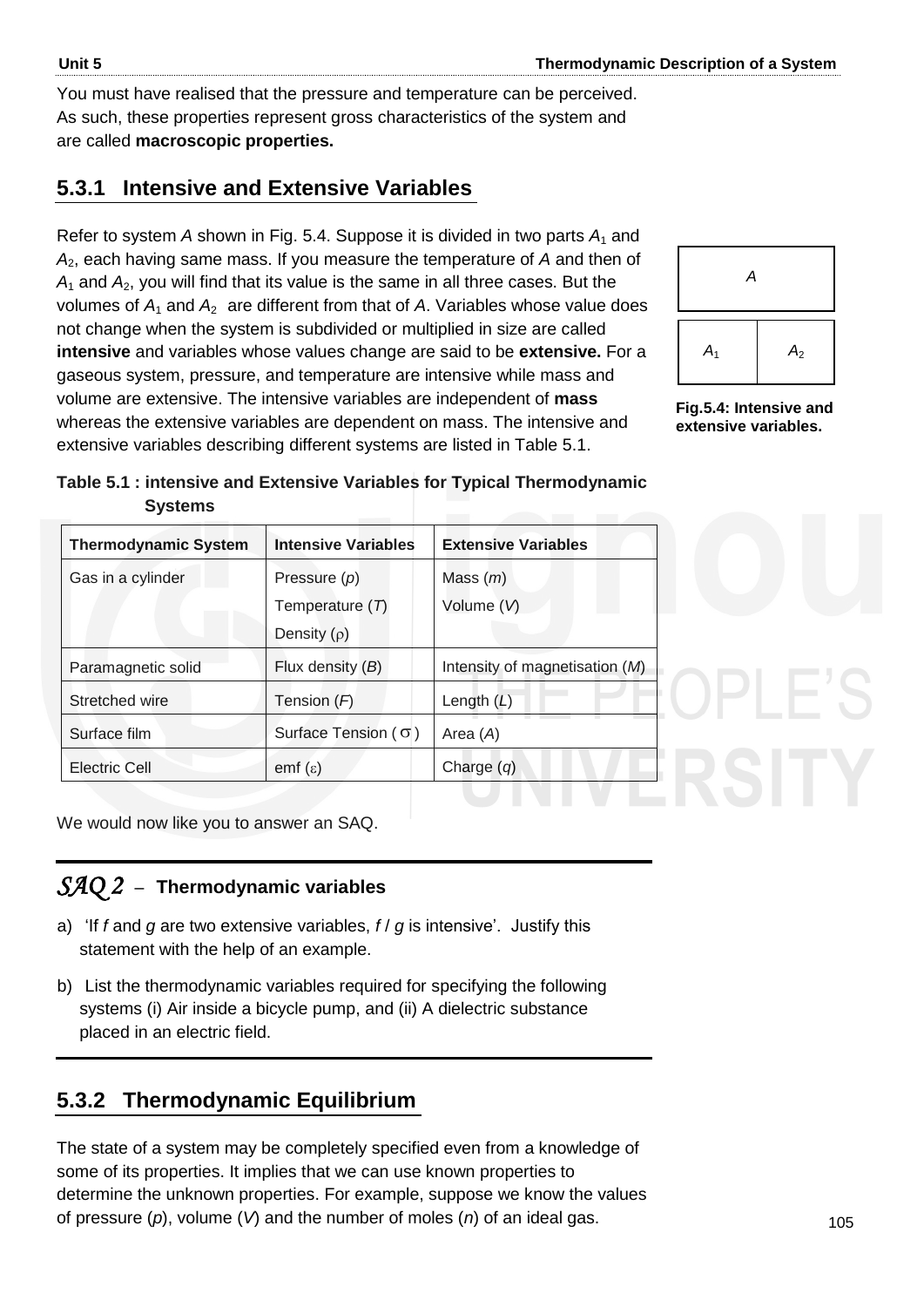#### **Block 2 The Zeroth and the First Laws of Thermodynamics**

Then we can obtain its temperature (*T*) by using the ideal gas equation:

$$
pV = nRT \tag{5.1}
$$

An equation of this type is known as **equation of state.** It is a relation between the values of the variables *p*, *V*, *n* and *T* when the system has attained equilibrium. In fact, the properties of a system are truly defined only when it is in equilibrium. We refer to this as thermodynamic equilibrium. We shall now discuss it in more detail.

Suppose you have some water at  $60^{\circ}$ C in a container. If this container is left to itself, it will gradually cool down to attain room temperature. This means that the container and water interact with the surroundings and temperature of water decreases with time. Once the system attains room (surroundings) temperature, no further change occurs. We then say that the container and water have attained **thermal equilibrium** with the surroundings.

If within the system, there are variations in pressure or elastic stress, its parts may move/expand/contract. Eventually when these movements cease, i.e. when no unbalanced force or torque acts on the system, it will be in **mechanical equilibrium**. For example, when a person steps on a weighing machine, the springs inside it are compressed and the pointer moves before it comes to rest showing the weight of the individual. It is then said to have attained a mechanical equilibrium.

Finally, suppose that a system contains substances that can react chemically. After a sufficient time, when all chemical reactions have stopped, the system is said to be in **chemical equilibrium**. In other words, a mixture of substances is in chemical equilibrium when they show no tendency for a chemical change to occur.

**A system in thermal, mechanical and chemical equilibrium is said to be in thermodynamic equilibrium**. Under this condition, the macroscopic properties of a system do not change with time. In thermodynamics, the phrase 'state of a system' refers to an equilibrium state. Note that a system can be in different equilibrium states at different times.

| Recap |
|-------|
|       |

## **THERMODYNAMIC STATE OF SYSTEM**

- **A thermodynamic system is described in terms of its physical properties such as pressure, volume, temperature, density etc. These properties are known as thermodynamic variables.**
- **Thermodynamic variables are classified respectively as intensive and extensive variables, depending on whether or not they change when the system is sub-divided or multiplied.**
- **A system simultaneously in thermal, mechanical and chemical equilibrium is said to be in thermodynamic equilibrium.**

You may ask: How does a system go from one equilibrium state to another? Let us discover the answer to this question.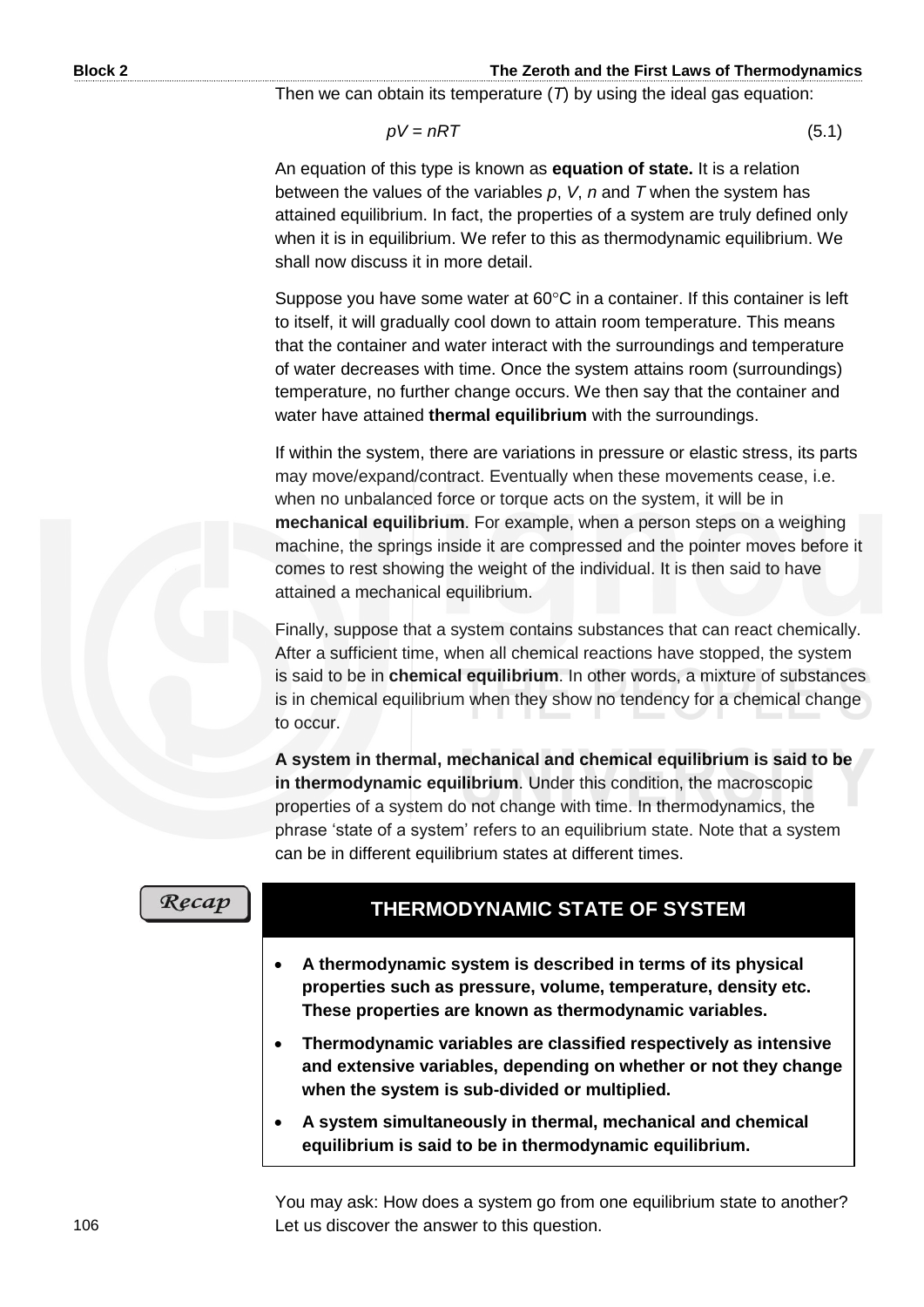## **5.4 THERMODYNAMIC PROCESSES**

When the value of any thermodynamic variable associated with a system changes while going from one equilibrium state to another, the system is said to execute a **thermodynamic process**. Thus, a process signifies a change of a system from one equilibrium state, called the **initial state**, to another equilibrium state, called the **final state**.

For example, the expansion of a gas in a cylinder fitted with piston and maintained at constant pressure due to heating is a thermodynamic process. Again, suppose a wire is stretched tight between two rigid supports. It has certain tension and length. Now, if this wire is allowed to cool, it will try to shrink. Since it is not permitted to shrink, the tension in the wire will increase to keep it stretched at its initial length. The wire is then said to have executed a thermodynamic process.

In the subsequent units of this block, we will analyse thermodynamic processes. In order to do so, first we represent a thermodynamic process graphically. Suppose two variables *x* and *y* specify a system as shown in Fig. 5.5. Here *A* is the initial equilibrium state represented by the coordinates  $(x_A, y_A)$  and *B* is the final equilibrium state represented by the coordinates  $(x_B, y_B)$ . It is possible to reach from state *A* to state *B* in many different ways. Each of these curves is called a **path.** 

Note that in whichever way you go, you would like that the intermediate states must also be defined by specific coordinates. What does that imply? It implies that all the intermediate states between *A* and *B* should be equilibrium states. But is this possible in practice? To answer this question, we first consider two types of thermodynamic processes.

## **5.4.1 Reversible and Irreversible Processes**

If a process is executed in a very slow and controlled manner so that all the intermediate states between the initial and the final states are in equilibrium and if it is possible to execute the reverse process through the same equilibrium states, it is called **reversible.** If the above conditions are not satisfied, the process is called **irreversible.** 

Let us now take an example to understand whether a reversible process can be executed in practice or not.

Consider a cylinder fitted with a piston and containing a gas, as shown in Fig. 5.6a. The gas occupies a volume *V*. We assume that weight *W* placed on the piston is such that on its removal, the piston will take the position *A´B´, i.e.,*  the volume of the gas will become 2*V* at constant temperature.

If we remove the weight *W* suddenly, the layer of the gas in immediate contact with the piston will expand first. This will result in instantaneous local drop in temperature and pressure. But other layers of the gas will remain relatively unaffected. This imbalance leads to an irreversible process.

**Fig. 5.5: Graphical representation of several processes** 

**occurring between states** *A* **and** *B***.**

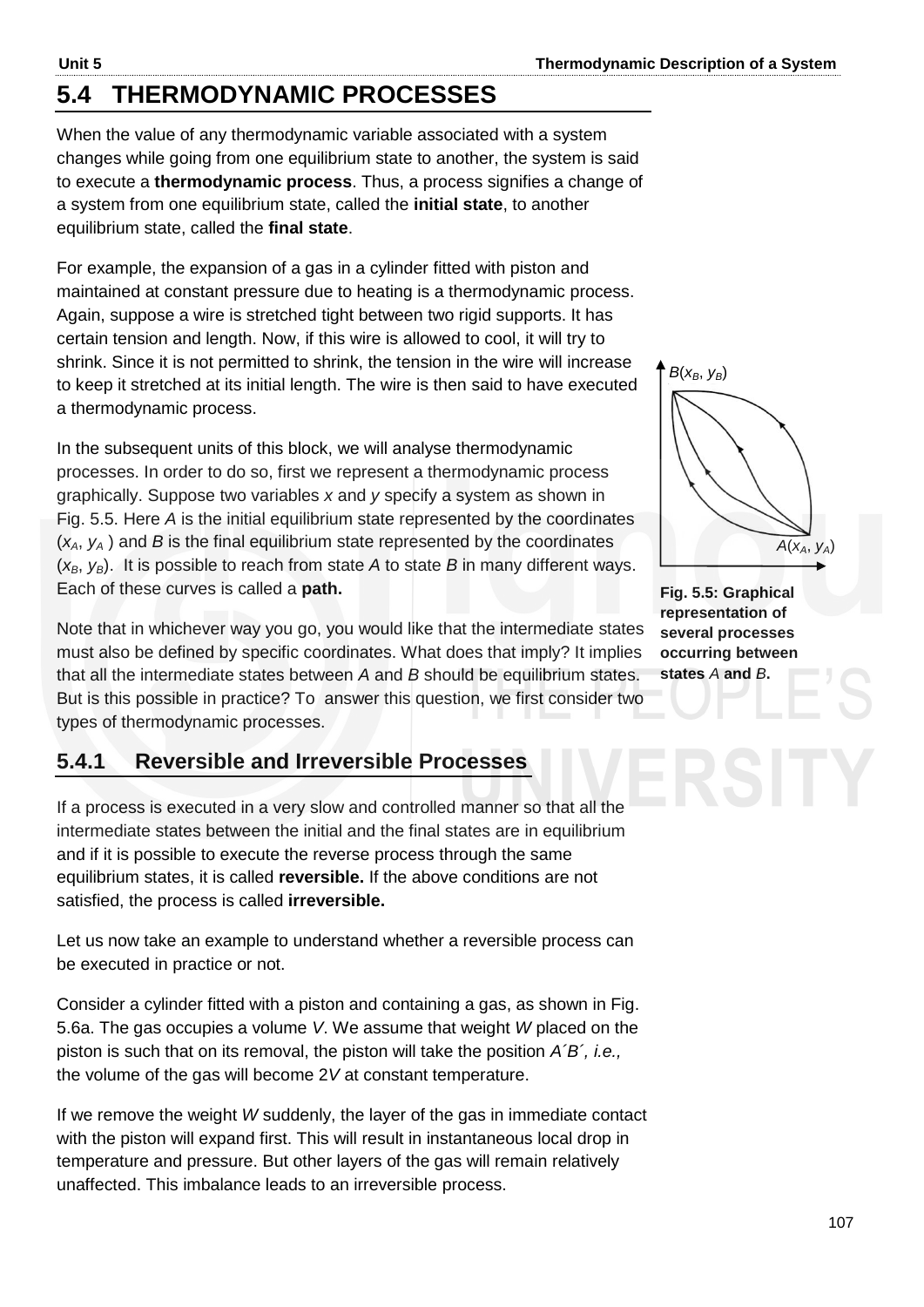

**Fig. 5.6: Realising a reversible process.** 

Now instead of having a single weight *W*, we put a weight equal to *W* / 2. It is as if we have removed a weight *W* / 2 from the configuration shown in Fig. 5.6a. The piston moves to position *CD*, midway between *AB* and *A'B'* (Fig. 5.6b). Next, the weight *W* / 2 is removed and the position goes to position *A'B'* (Fig. 5.6c). This experiment shows that we get only one equilibrium state, *CD*, between the initial and the final states.

Similarly, by putting two weights, each equal to *W*/3, we can generate two intermediate states. By using *n* equal weights, each equal to *W*/*n*, we can have  $(n-1)$  intermediate states. And for this expansion process to be reversible, all the intermediate states must be in equilibrium. For this, *n* must be infinitely large, i.e. the system should pass through an infinite number of equilibrium states. But this is impossible, which means that **a reversible process can only be idealized rather than achieved in practice**.

You may now like to answer an SAQ on the concepts of reversible and irreversible processes.

### *SAQ 3* –**Reversible and irreversible processes**

- a) Classify the following processes as reversible or irreversible.
	- (i) A gas enclosed in a cylinder fitted with a frictionless piston is quickly compressed.
	- (ii) Mixing of glucose in water.
	- (iii) Oscillations of an ideal simple pendulum with a frictionless support in vacuum.
- b) Energy is dissipated during an irreversible process illustrate this statement with the help of an example.

You have understood that a system can be restored to its initial state by a reversible process. When the process is completely reversible, the surroundings experience no resultant change. But, when the process is irreversible, some changes do occur in the surroundings. We may extrapolate this result to conclude that all natural processes are irreversible. This means that for such processes, the intermediate stages do not correspond to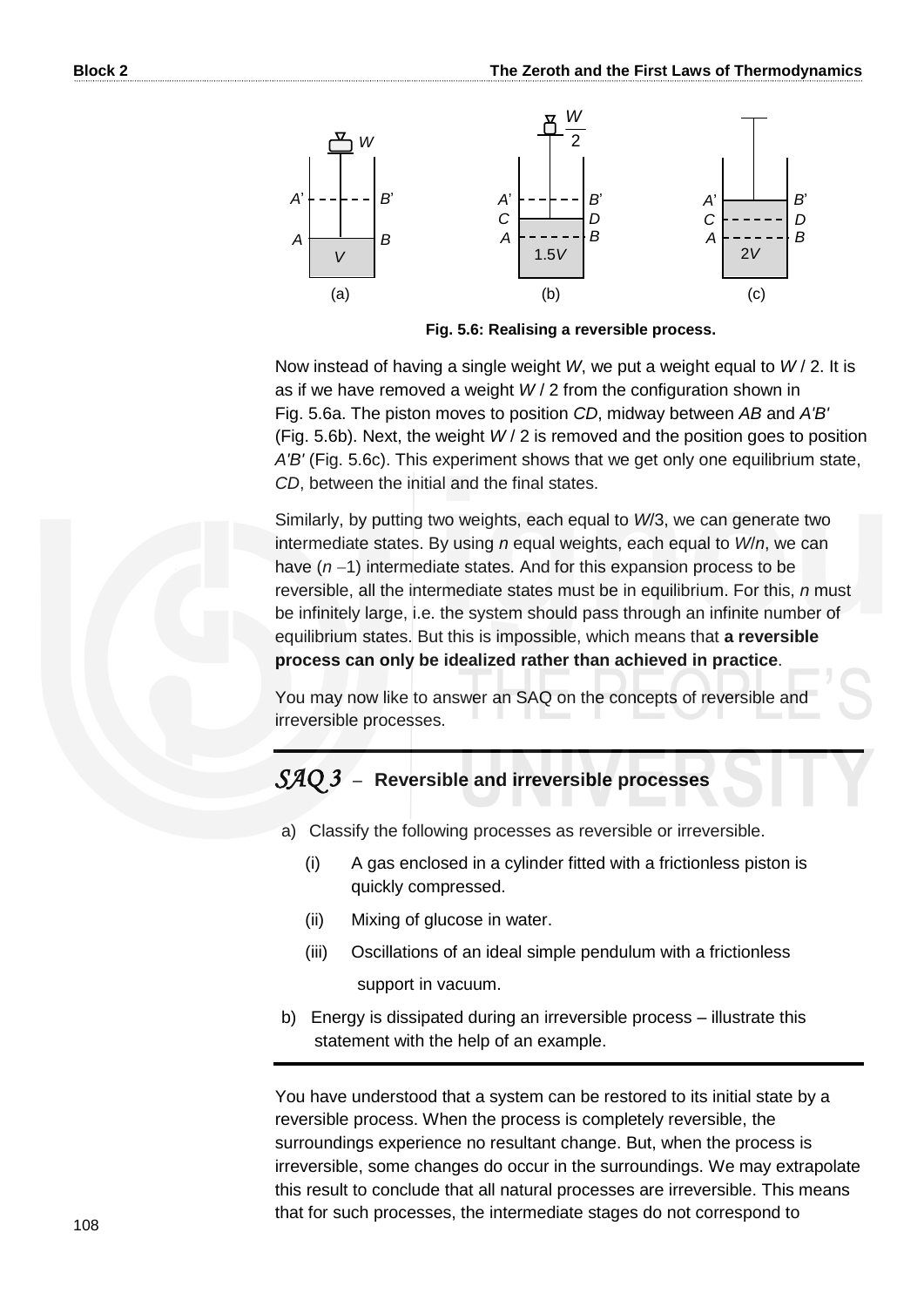equilibrium states and hence such processes cannot be represented by a path. But then its thermodynamic analysis is also not possible. This raises a vital question 'Can we not at all analyse natural processes thermodynamically?' The answer lies in the description of quasi-static processes. You will learn about these now.

## **5.4.2 Quasi-static Processes**

If a process is so executed that it passes through states which are not equilibrium states but deviate only infinitesimally from equilibrium states, it is said to be **quasi-static** (i.e., almost static). Thus, a quasi-static process closely approximates a succession of equilibrium states. If there are finite departures from equilibrium, the process is **non-quasi-static.**

Suppose we wish to heat a system from an initial temperature  $T_1$  to a final temperature  $T_2$ . This could be done by enclosing the system in a diathermal boundary and maintaining the surroundings of the system at a temperature *T*2. But this process would not be quasi-static because the temperature of the system near its boundary increases more rapidly than at points in the interior. To heat the system quasi-statically, the temperature of the surroundings should be kept initially at  $T_1$  and then this temperature should be increased sufficiently slowly so that at all times it is infinitesimally higher than that of the system.

All real processes are non-quasi-static because during the process there is always a finite difference of pressure or temperature or both between several parts of the system. For dealing with such a process, we visualize it as being executed quasi-statically. You will be able to appreciate this statement when you solve the following SAQ.

## *SAQ 4* – Quasi-static processes

.

Classify with reason the following processes as quasi-static or non-quasistatic.

- (i) Air is being pumped in a tyre-tube slowly.
- (ii) The tyre-tube in which air is being pumped bursts suddenly.
- (iii) A small sapling grows into a big plant in two years, and we take observations of its height every day.

Now that you have learnt about quasi-static processes, you may ask: How do we represent an actual process on a diagram with different thermodynamic parameters as axes? You will learn this now.

## **5.4.3 Representation of a Process on an Indicator Diagram**

You must have realized that the stages of a quasi-static process are a series of approximately equilibrium states. As you have seen in Fig.5.5, equilibrium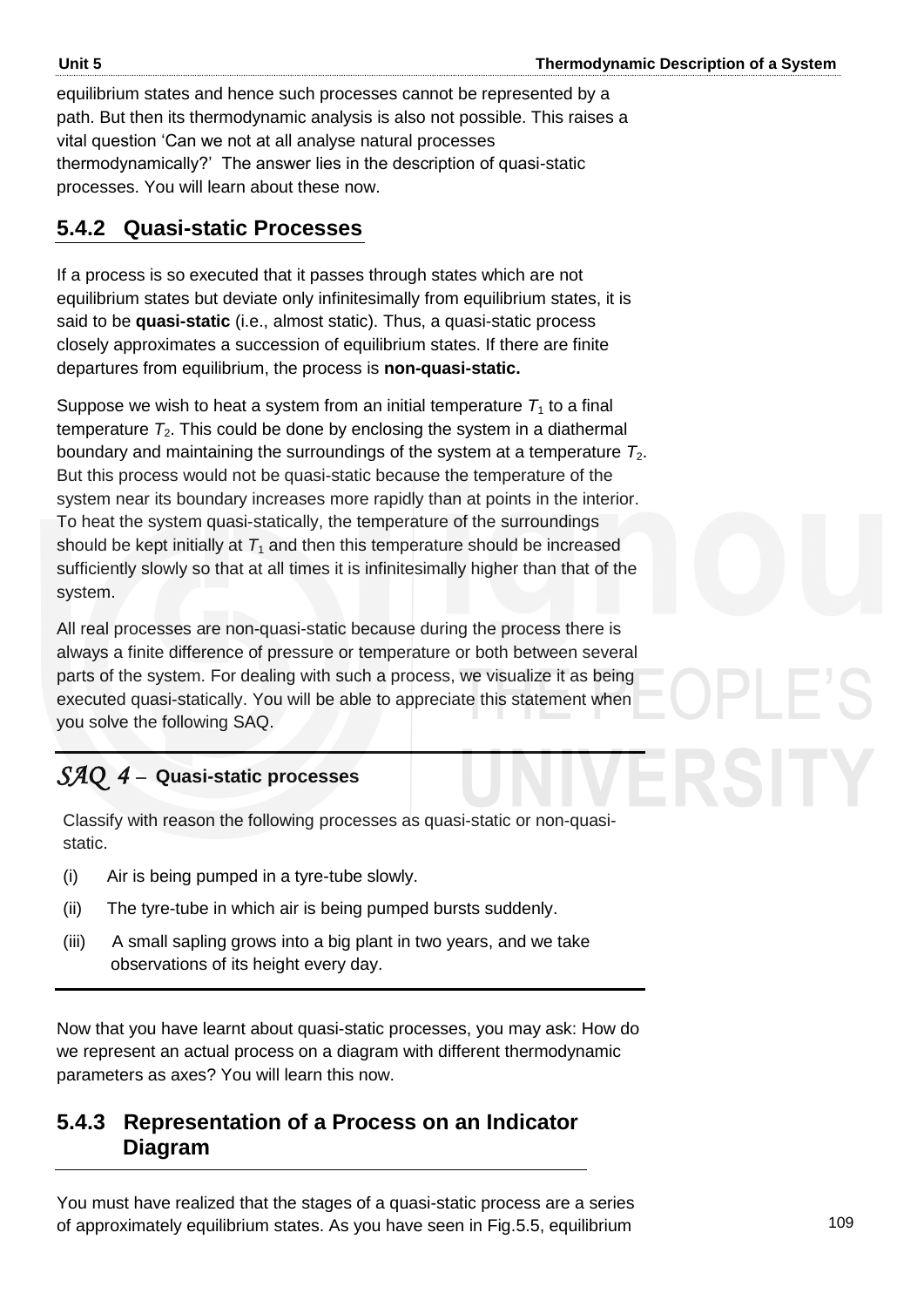#### **Block 2 The Zeroth and the First Laws of Thermodynamics**

states are indicated by a series of points in the *xy*-plane, where *x* and *y* are any two thermodynamic variables. A curve through these points represents the path of the process. Such a representation is called an **indicator diagram**. Let us now learn to represent an actual process on an indicator diagram.

Refer to Fig. 5.7a. A gas is contained in a cylinder *C* fitted with a frictionless piston *P,* having dia-thermal walls. The cylinder is immersed in a constant temperature bath. The initial state of the gas is defined by (*p<sup>i</sup>* , *V<sup>i</sup>* , *Ti*). Now we pull out the piston very slowly so that the gas expands at constant temperature  $T_i$  in such a way that at any instant, the external pressure on the piston differs from the gas pressure by an infinitesimal amount. Let the final state of the gas be defined by (*p<sup>f</sup>* , *V<sup>f</sup>* , *Ti*). Note that while undergoing the change from the initial to the final state, the system passes through a series of values of *p* and *V*, which differ only infinitesimally from each other. The plot of these successive values with *V* along the abscissa and *p* along the ordinate gives us the required representation (Fig. 5.7b).



**Fig. 5.7: a) Arrangement for isothermal expansion of a gas; b)** *p* **vs** *V* **diagram for a quasi-static isothermal expansion of a gas.** 

So far, we have classified processes on the basis of the pace of their execution. We can also classify processes on the basis of the property of the system that remains constant during the process. We code these processes by prefixing 'iso' before that property. For example, if the gas has been expanded at constant temperature, as in the example given above, the process is said to be **isothermal.** If the process takes place at constant pressure, it is called **isobaric.** A process taking place at constant volume is called **isochoric** or **isovolumic.** A change of state, e.g., melting of ice into water and water into steam, takes place at constant temperature and pressure. These are examples of isothermal-isobaric processes.

Furthermore, if the system has adiabatic boundaries, the process occurs without any exchange of heat between the system and its surroundings. We refer to such a process as an **adiabatic process**. For example, a single stroke of the piston of an internal combustion engine is very nearly adiabatic. This is because the duration of the process is extremely small and no heat can flow in or out of the system during this time.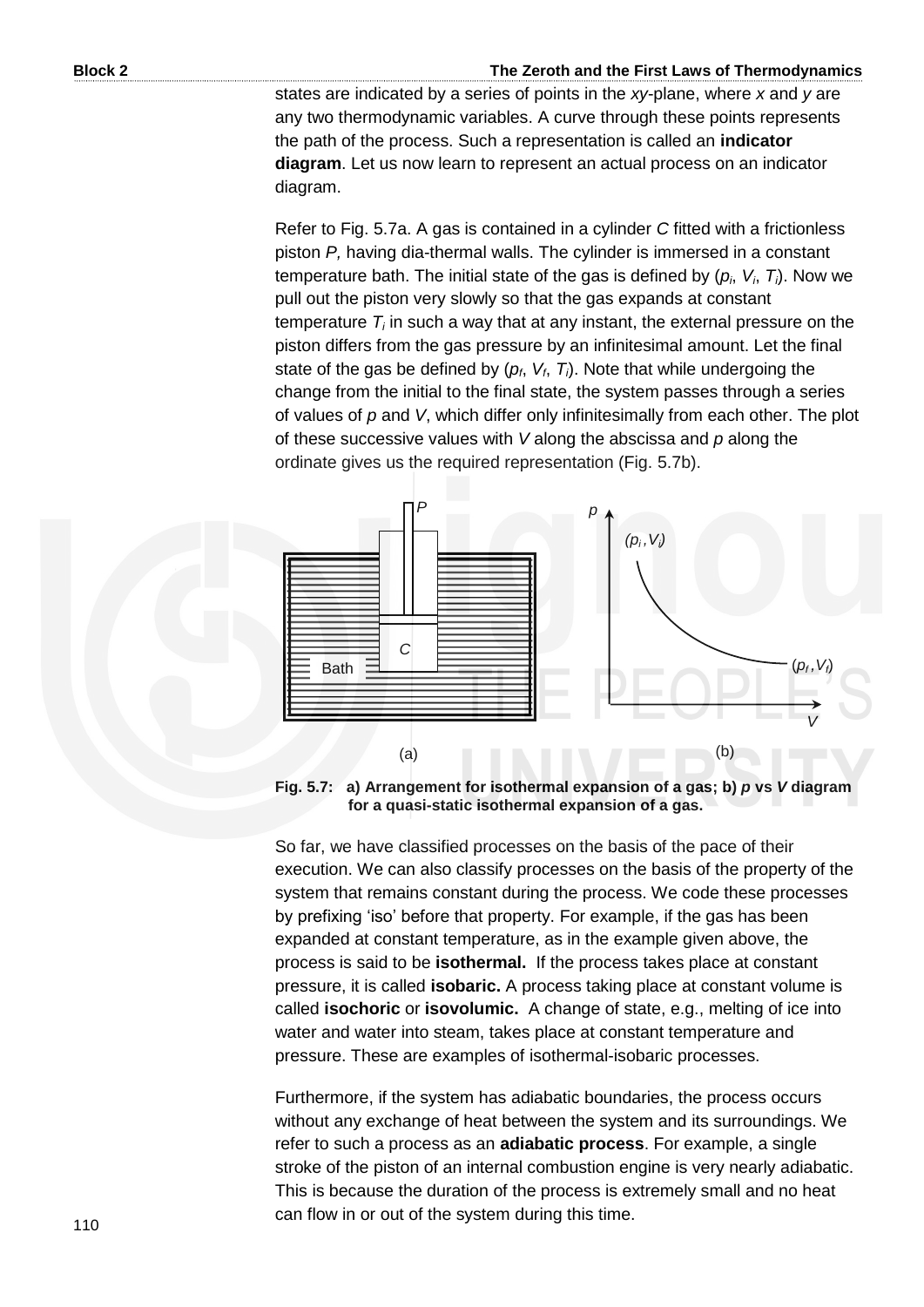If a process is such that the system returns to its original state along any path other than the initial one, we say that it has undergone a **cyclic process**. The working substances of all heat engines and refrigerators go through cyclic operation.

We have represented some of the above-mentioned processes on *p-V* diagrams in Fig. 5.8.



**Fig. 5.8: Representation of an a) isobaric; b) isochoric; c) isothermal; d) a cyclic process on an indicator diagram.** 

You may now like to answer an SAQ on the representation of processes.

## SAQ 5 - Thermodynamic processes

Draw *V*-*T* and *p*-*T* diagrams for a perfect gas undergoing (i) isobaric expansion and (ii) isothermal compression.

Before completing this unit, we would like you to recapitulate what you have learnt in this section.



**Concept Description** 

*Basic definitions* A region of space under study is called the **system** and everything else around it is the **surroundings**. An arbitrary surface enclosing the system is called the **boundary**.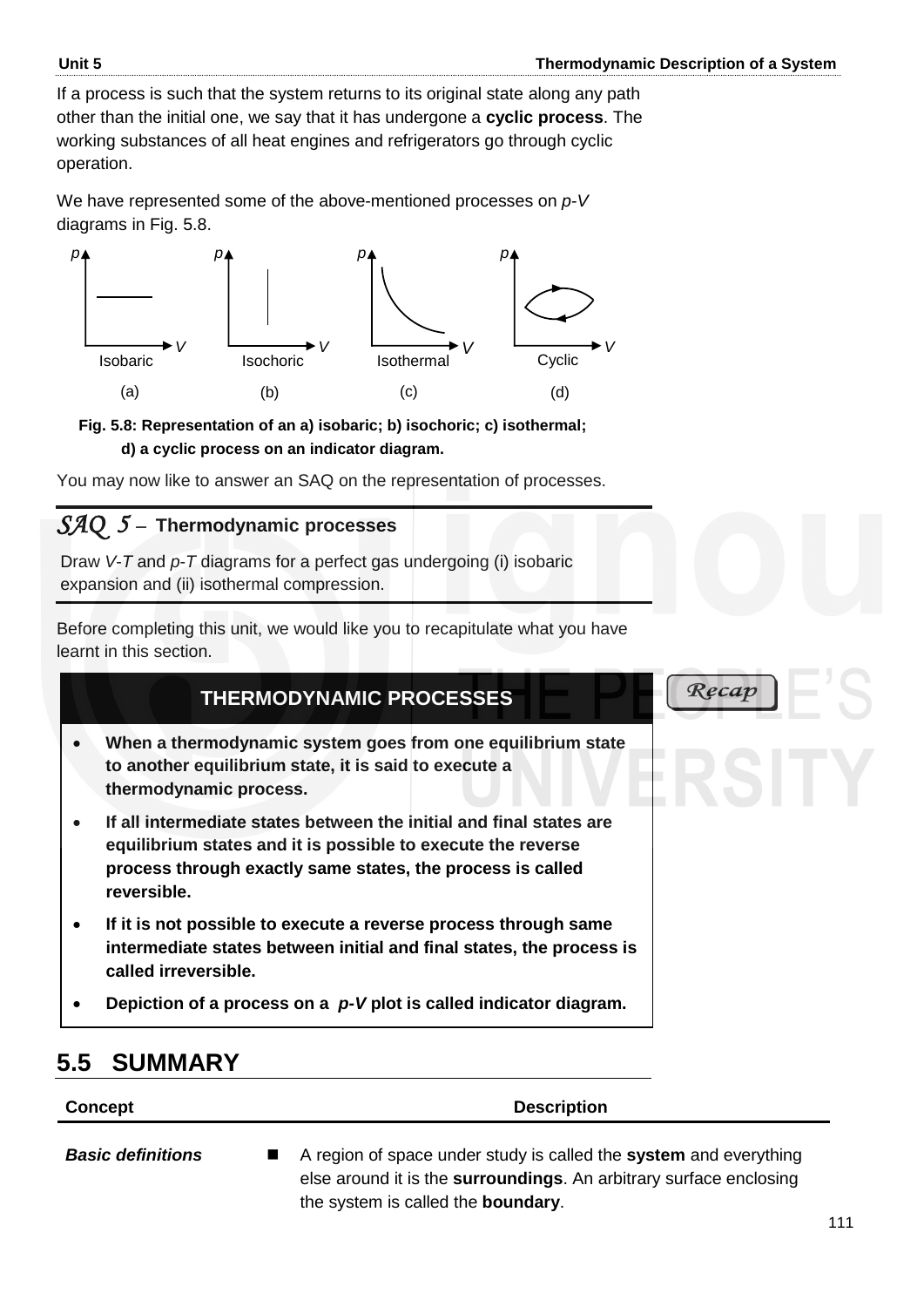| <b>Block 2</b>                                     | The Zeroth and the First Laws of Thermodynamics                                                                                                                                                                                                                                                                                   |
|----------------------------------------------------|-----------------------------------------------------------------------------------------------------------------------------------------------------------------------------------------------------------------------------------------------------------------------------------------------------------------------------------|
| <b>Thermodynamic</b><br>variables                  | The macroscopic quantities that determine the thermodynamic state<br>of a system are called thermodynamic variables.                                                                                                                                                                                                              |
| <b>Extensive and</b><br><i>intensive variables</i> | Thermodynamic variables that depend on mass of the system are<br>referred to as extensive. On the other hand, thermodynamic<br>variables which do not depend on mass of the system are said to be<br>intensive.                                                                                                                   |
| <b>Equation of state</b>                           | The variables of a system in thermodynamic equilibrium can be<br>expressed in the form of a mathematical relationship called the<br>equation of state.                                                                                                                                                                            |
| <b>Thermodynamic</b><br>equilibrium                | A system is said to be in thermodynamic equilibrium if it is in<br>$\blacksquare$<br>thermal, mechanical and chemical equilibria. It does not change with<br>time in any way whatsoever.                                                                                                                                          |
| <b>Process</b>                                     | When any property of a system changes, the state of the system<br>■<br>changes and the system is said to undergo a process.                                                                                                                                                                                                       |
| <b>Reversible and</b><br>irreversible processes    | A reversible process is one that is performed in such a way that at<br>the conclusion of the process, both the system and the surroundings<br>are in their respective initial states without producing any change<br>in the rest of the universe. If the above condition is not satisfied,<br>the process is called irreversible. |
| <b>Quasi-static process</b>                        | If a process is carried out in such a way that at any instant, the<br>system departs only infinitesimally from an equilibrium state, the                                                                                                                                                                                          |

## **5.6 TERMINAL QUESTIONS**

process is called **quasi-static**.

- 1. A rose plant in a garden is an example of an open system. Discuss.
- 2. Show that the specific value an extensive variable is an intensive property.

 $P \vdash$   $\Box$   $\vdash$ 

- 3. The weight of  $2 m<sup>3</sup>$  of mercury at 0°C and 1 bar pressure at a place where  $g = 9.8$  ms<sup>-2</sup> is 2.67 $\times$ 10<sup>5</sup>N. Write the two extensive and four intensive variables of this system.
- 4. Boiling water is kept in an open vessel to cool down to room temperature. Is this process quasi-static? Justify your answer.
- 5. Fig. 5.9 shows two isothermal processes at temperatures  $T_1$  and  $T_2$ , respectively. By inspecting the curves, find out which of the two temperatures is higher.

## **5.7 SOLUTIONS AND ANSWERS**

## **Self-Assessment Questions**

- 1. a) (i) A cricket ball (ii) an inflatable balloon.
	- b) Open system, since the volume of water is constant.



**Fig. 5.9: Isotherms.**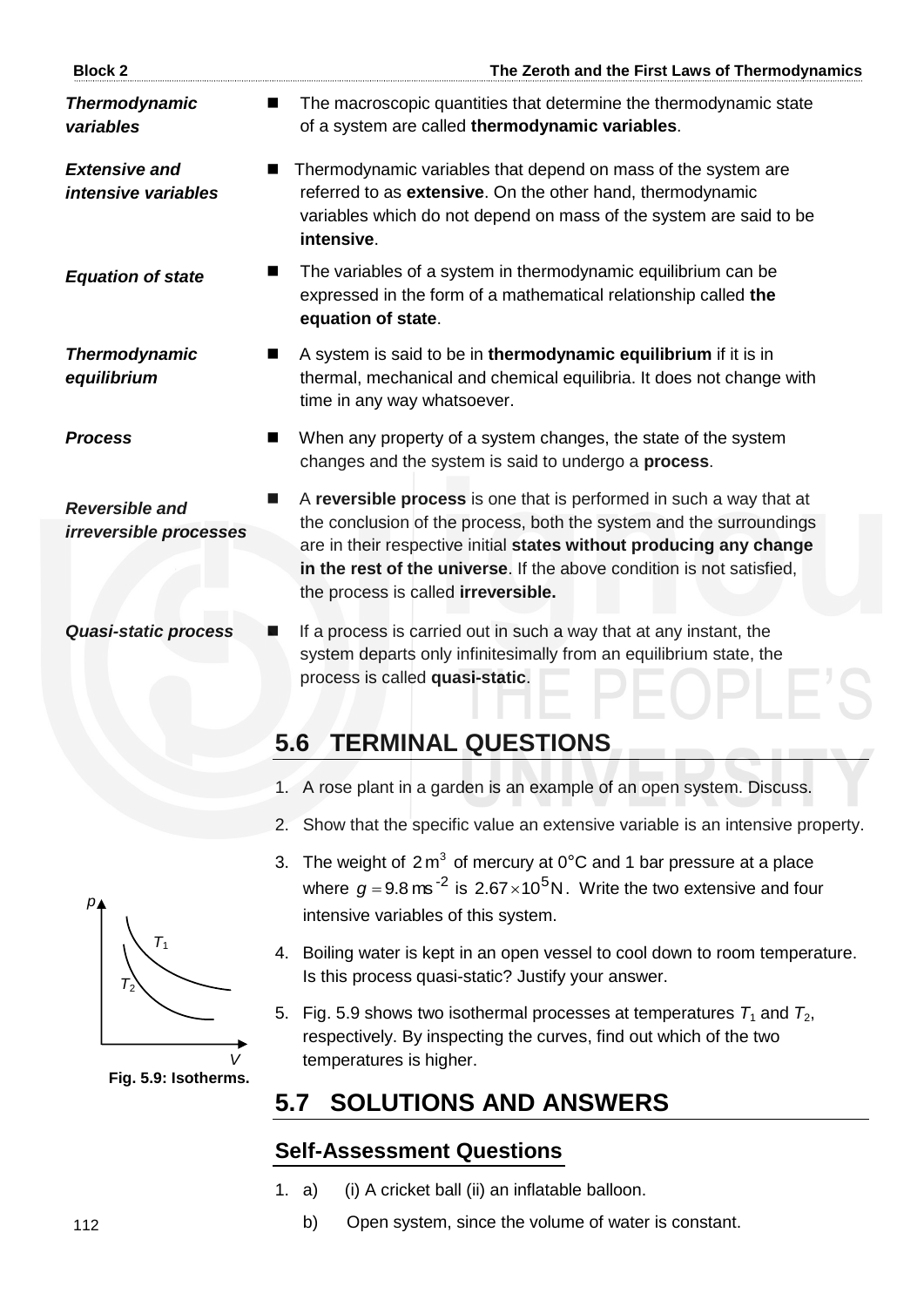- c) Closed system, since the mass is constant.
- d) (i) Closed (ii) open.
- 2. a) Let *f* be the mass and *g* the volume of a homogeneous substance. Then f/g defines density, which is an intensive variable.
	- b) (i) Air inside a bicycle pump: Pressure, volume, temperature, mass and density;
		- (ii) Dielectric in an electric field: Mass, volume, temperature, intensity of polarization, electric field Intensity.
- 3. a) (i) Irreversible (ii) Irreversible (iii) Reversible.
	- b) Let us consider the case of compression of a gas contained in a cylinder by pushing the cylinder inwards. A part of the mechanical energy spent in pushing is used up to overcome friction between the piston and the cylinder. Part of the heat developed in the gas is conducted away through the wall of the cylinder. This process is irreversible and energy is dissipated in this process.
- 4. (i) Quasi-static because due to slow pumping, the pressure in the tube increases in infinitesimally small amounts at a time and the pressure throughout the tube is almost uniform at any given time. This can be approximated to a system in equilibrium at any given point of time.
	- (ii) Non-quasi-static because after bursting of the tube, the air pressure in the tube as well as the volume occupied by the air changes suddenly and cannot be approximated to an equilibrium state.
	- (iii) Quasi-static because when we take the readings of height every day, the increase is infinitesimally small and the state observed on each day can be treated as an equilibrium state.
- 5. The diagrams are shown in Fig. 5.10. Here *i* and *f* represent initial and final states respectively.



**Fig. 5.10: Representation of isobaric expansion and isotheral compression on** *V-T* **and** *p-T* **diagrams.**